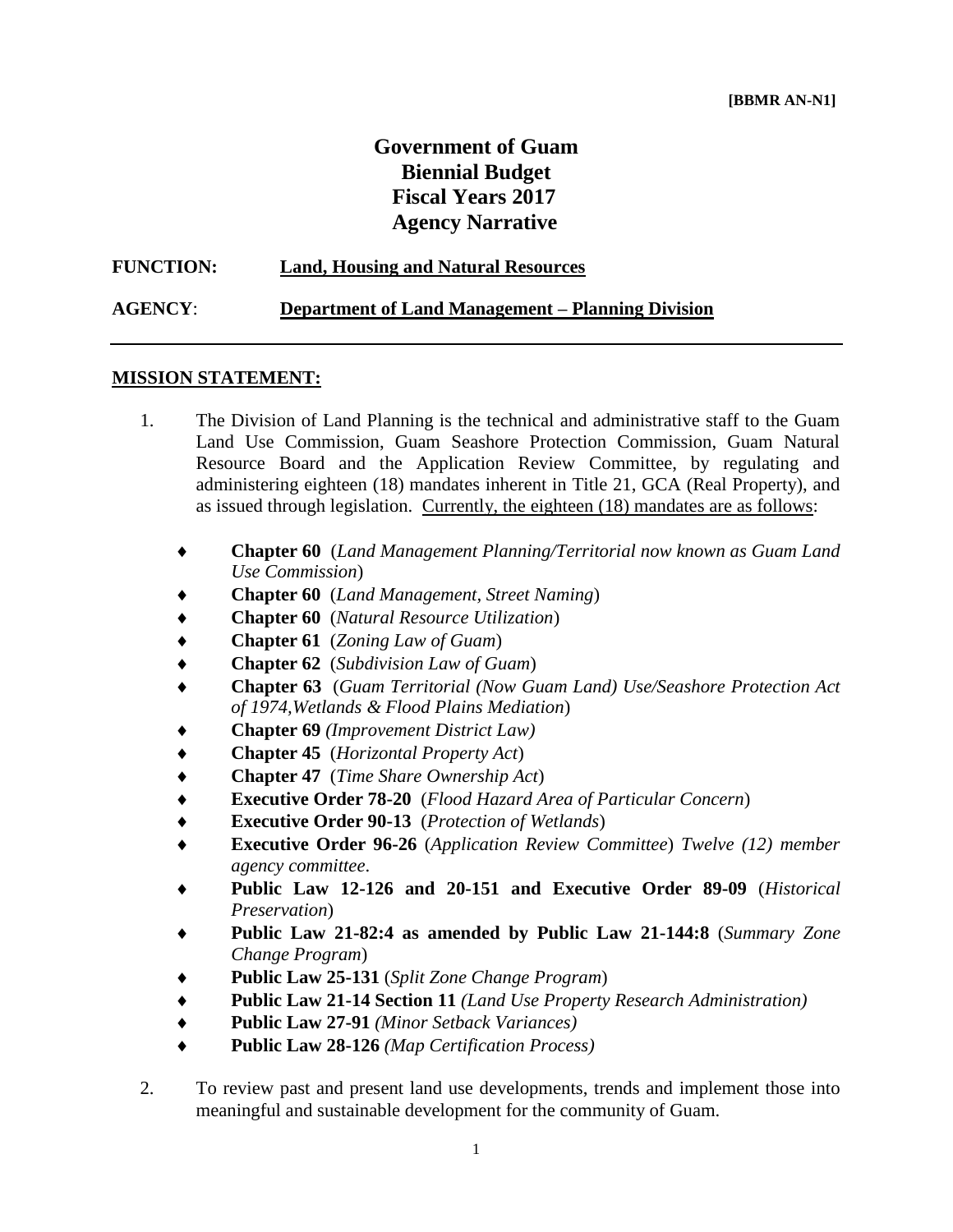### **GOALS AND OBJECTIVES:**

- 1. To support the Guam Land Use Commission in ensuring for the orderly growth of Guam by channeling past, present and future development into meaningful and integrated directions for the protection and enhancement of the quality of life on Guam.
- 2. To encourage the most appropriate use of land and to provide for the orderly growth and harmonious development of Guam.
- 3. To assure adequate provisions of community utilities and facilities such as water, schools, parks and other public requirements in accordance with the mandates to insure adequate traffic circulation through coordinated street, road and highway systems.
- 4. To permit the conveyance of land by accurate legal description.
- 5. To assist and provide methods of cooperation among landowners for the construction, reconstruction, financing, maintenance and operation of public facilities pursuant to 21 GCA, Chapter 69, Improvement District Law.
- 6. To ensure that the procedures for the sale or lease of condominium and time-sharing management are in accordance with Chapters 45 & 47, 21, GCA and to monitor and regulate the condominium and time-sharing management development regimes.
- 7. To protect the seashore reserve by directing the study of Guam's seashore resources to determine appropriate ecological assumptions, planning principles and/or objectives needed to ensure conservation of its resources; to ensure that any development which occurs in the seashore reserve during the study and planning period will be consistent with the objectives of the Guam Seashore Protection Act, 21 GCA, and Chapter 63.
- 8. To review and provide alternatives and recommendations on proposed legislation affecting land use, land administration and subdivision as an integral part as a primary member; as an ad-hoc member; or as a Senior Land use Planner on the legislative review committee (LRC) process at the Governor's level.
- 9. To be active participants as a committee, task force such as the Water Planning Committee, Tourist Attraction Fund, The Guam Aquarium Committee, etc.
- 10. To review and approve permit applications such as Business, Building Construction Permits, Contractor's License, Liquor License, Clearing and Grading Permits, Temporary Workers Housing Permit, Child Care Facilities, and other permit assessment process pertinent to the appropriate use of land and for the purpose of ensuring government reliance prevail.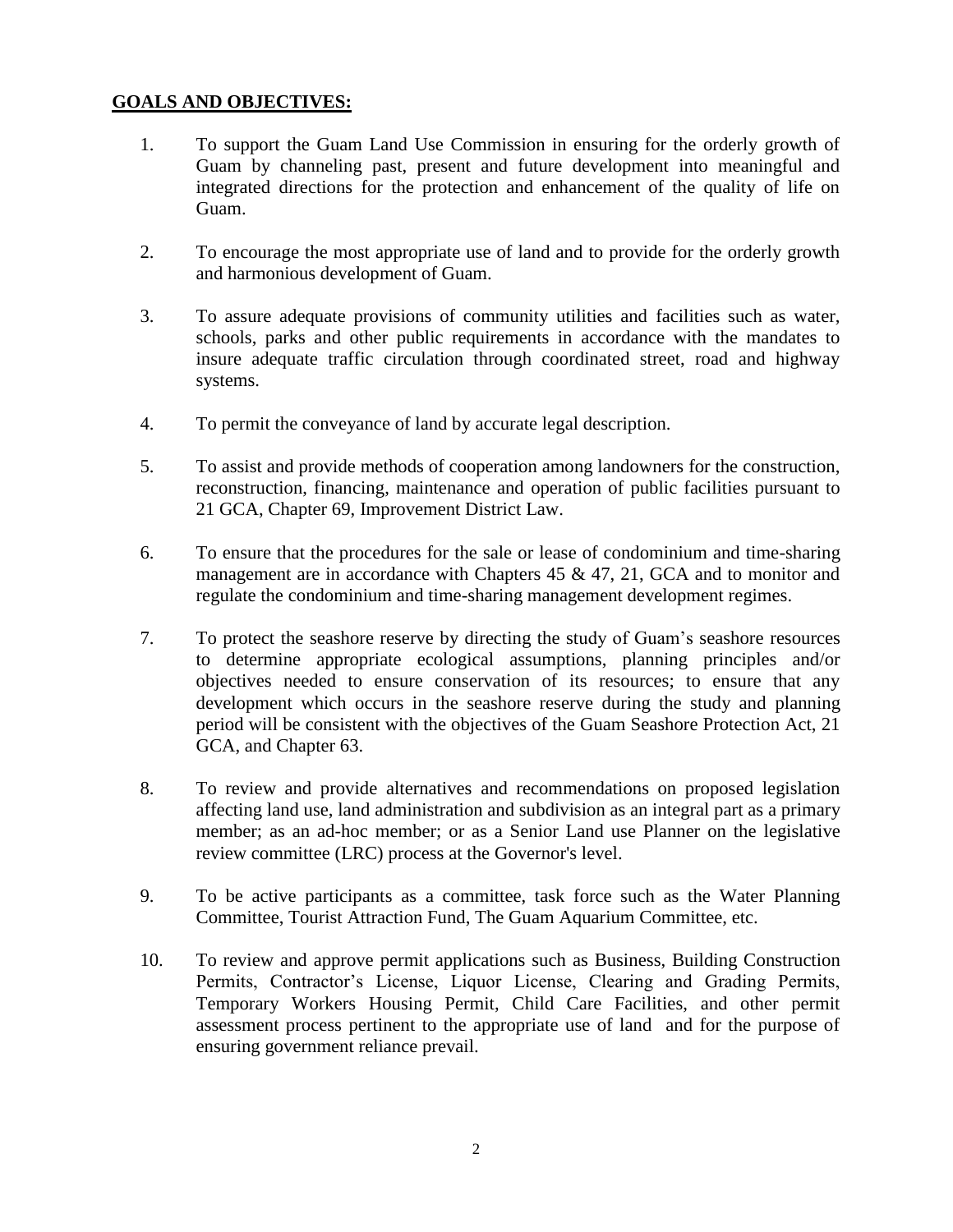- 11. To assist in the development of a land use development permit tracking system as a means to collect information and data on development trends for the purpose of ensuring that such permits and licenses comply with the eighteen (18) legal mandates of the Division.
- 12. To collect information and data as they relate to building permits, inspection reports, occupancy permits, business licenses, etc. on all land parcels for the purpose of ensuring that such permits and licenses comply with the eighteen (18) legal mandates of the Division.
- 13. To chair and obtain the official position statements of the Application Review Committee's conditions, comments, and recommendations for final Guam Land Use/Seashore Protection Commission action and Guam Natural Resource Board per Executive Order 96-26.
- 14. Public Law 27-91 serves as an Act to add subsection 61616(I) and section 61526 to Chapter 61 of Title 21 of the Guam Code Annotated, to establish guidelines allowing the Director of the Department of Land Management limited discretionary authority in approving minor setback variances for residential uses and to provide an exception for nonconforming buildings and nonconforming use of land.
- 15. Public Law 28-126 Amendment to impose additional safeguards on Subdivision Approvals to Title 21 GCA, Division 2, Chapter 62, the Guam Subdivision Law; and, in conjunction, to Implement the Map Certification Procedures as cited in the DLM's Guidelines- Certification Process of March 6, 2007, DLM, Subdivision Section pursuant to The Land Use Commission passed Resolution No. 2007-02 responding to the requirements of P.L. 28-126, to provide recommendations relative to the Guam Subdivision Law; and Resolution No. 2007-003 relative to Map Certification Process.
- **16.** That the Land Use Property Administration Section comply with Public Law 21-14, Section 11, in ensuring accuracy of property ownership research in determining the names and addresses for public notice; to timely serve or mail all required notices to all persons within hundred (500) feet radius of the proposed project who will be affected thereby; and to ensure that all applicable fees and costs incurred are accurately assessed in carrying out such requirements.
- *17.* Pursuant to USC §1422c.(c) where, *"*the Governor shall, from time to time, examine the organization of the executive branch of the government of Guam, and shall determine and carry out such changes therein as are necessary to promote effective management and to execute faithfully the purposes of this chapter and the laws of Guam" and subject to the execution of the Governor of Guam's Reorganization Advisory No. 5 issued in October of 2011 resulted in the consolidation of the Chamorro Land Trust Commission (CLTC) and Guam Ancestral Lands Commission (GALC) with the Department of Land Management. Planning Division, as with the Division of Records and Land Survey, provides technical support with respect to mandated activities relative to land use planning, land survey, and property records.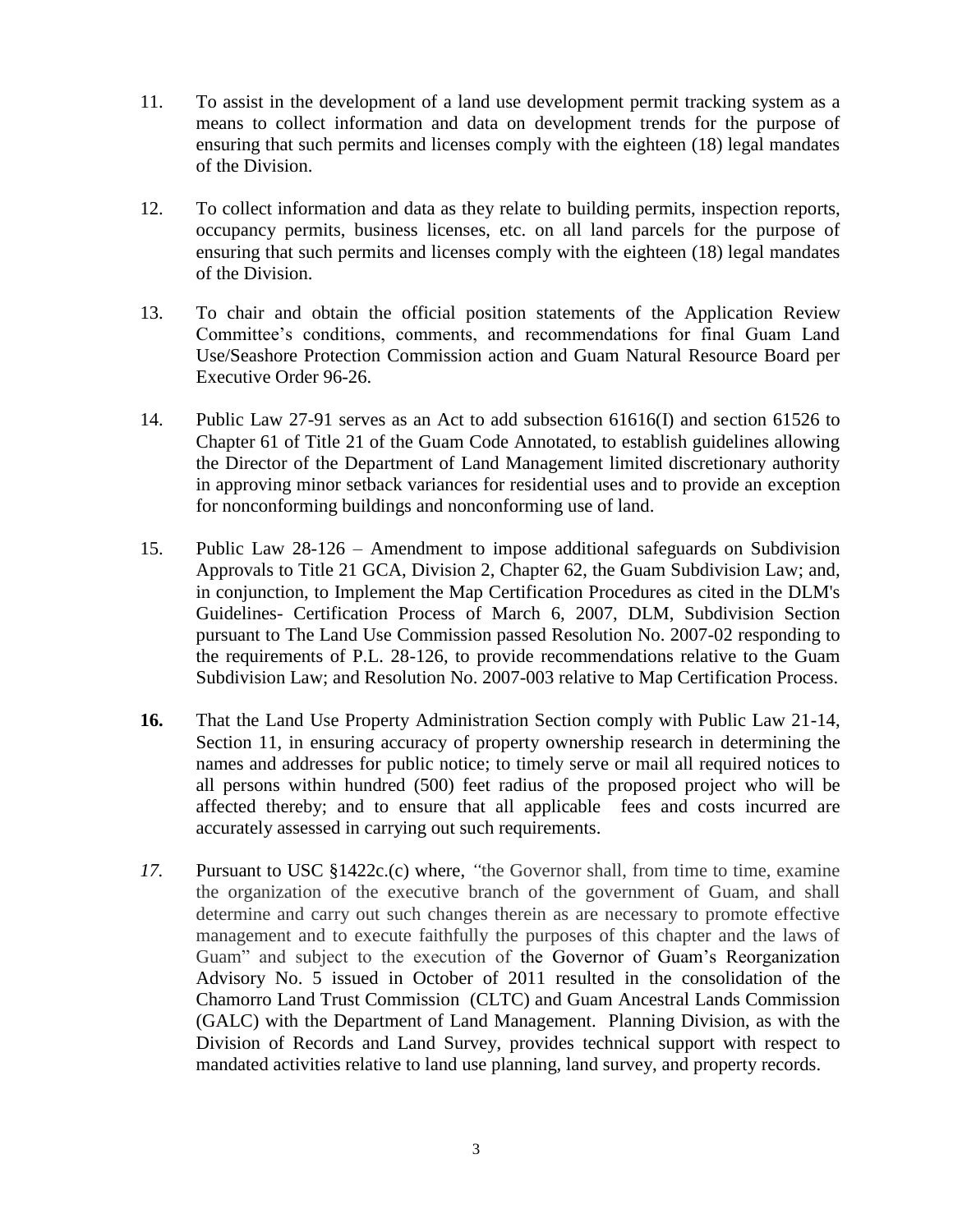#### **IMPACT STATEMENT:**

The Land Planning Division's role falls within the responsibility to administer and faciliate regulations, policies, and directives encompassed under the Zoning Law (inclusive of the Summary Zone Change and Split Zone Change), Minor Setback Variances, the Subdivision Law and Map Certification Process, Horizontal Property Regime, Time Share Ownership, the Guam Seashore Protection Act, Wetland and Flood Hazard Areas of Particular Concern, Code Development/Enforcement and Historic Preservation, and property and ownership research, hereinafter referred to as "MANDATES", inclusive of any rules and code development enforcement regulations adjudicated.

The Division currently operates with a manning of seven (7) full-time employees engaged in daily work operations. To implement these MANDATES and adhere to the most fundamental requirements of prescribed law, the Division remains in critical if not dire need of:

- 1. Creating resource staffing and technology enhancement via professional desktop systems, updating existing geographical & land information system and government wide network; and professional work and skills enhancement through professional and technical training process to include training on the latest trend or innovations of land use planning and administrative professional training programs to which may be made available conferences and workshops.
- 2. Direct the updated development of the Official Zoning Map of Guam (Chapter 61, 21 GCA), in coordination with the Bureau of Statistics and Plans (BSP) and other appropriately mandated agencies.
- 3. In coordination with DPW, develop & implement a Commission approved Street Naming Plan (Section 60406, Chapter 60, 21 GCA). Plan has been drafted – follow up action is to provide copy of plan to Mayor's Council for comments, then present final plan to the GLUC for approval.
- 4. Direct the development of a Guam Seashore Reserve Plan (Chapter 63, 21 GCA), in coordination with Bureau of Statistic and Plans (BSP) and other appropriately mandated agencies.
- 5. Provide technical and administrative support pursuant to Article 4, Chapter 60, 21 GCA, (Planning).
- 6. Coordinate with BSP and other appropriately mandated agencies in providing public awareness of land use and development through an education program on an ongoing basis.
- 7. To scan and automate ARC, GLUC/GSPC and other land use and land development working files and applications.
- 8. Coordinate and assist in the development and implementation of a Permit Tracking System program for project applications/developments that will incorporate the Building Permit Process and the land development review process.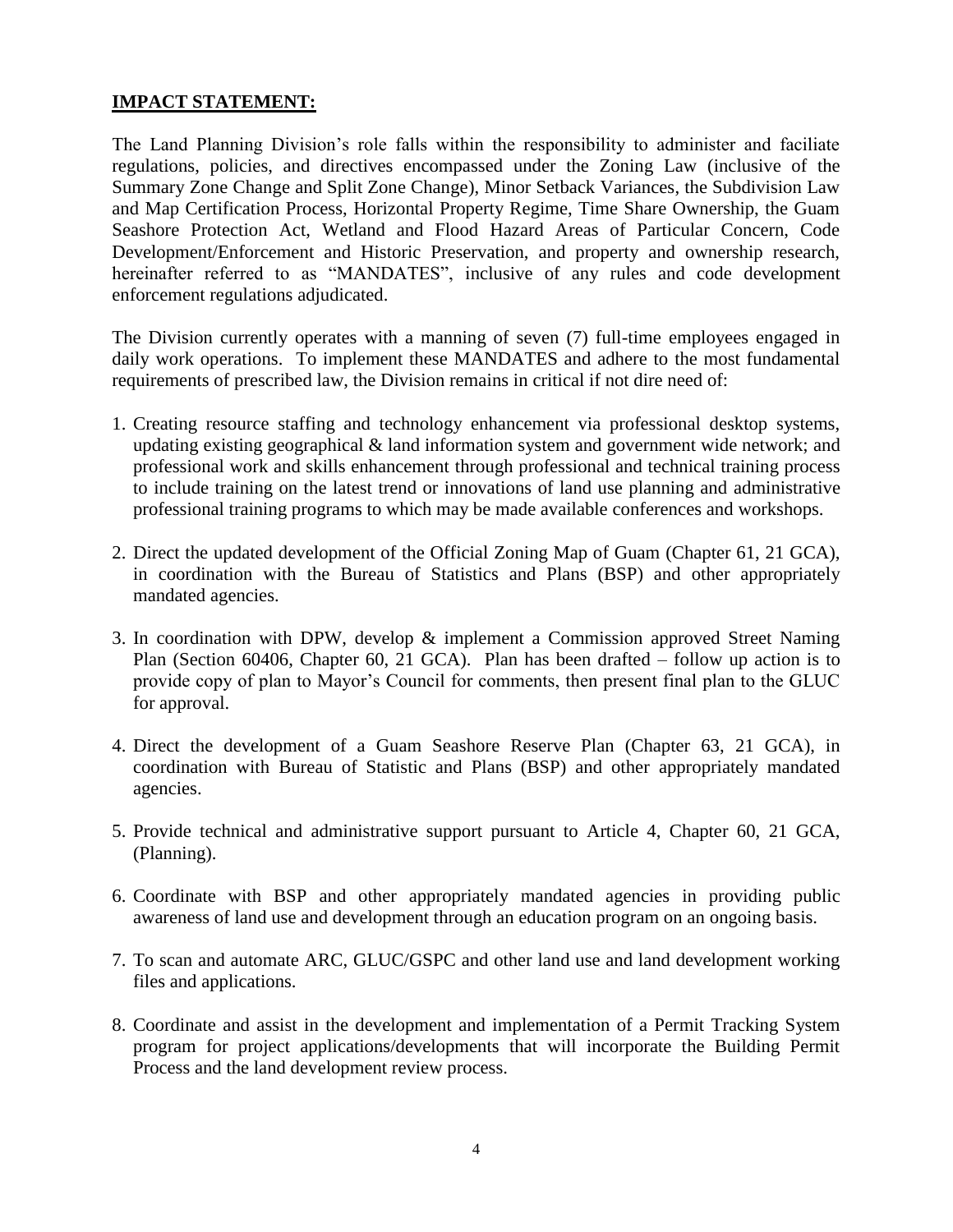- 9. To monitor and ensure that developers comply with all conditions imposed by the Guam Land Use Commission and Guam Seashore Protection Commission, when applicable.
- 10. To ensure that all Horizontal Property Regime/Timeshare Ownership Programs are in accordance with Chapters 45 & 47, 21, GCA; and to develop an HPR/TSO guidelines and rules and regulations.
- 11. To resurrect the draft "Land Subdivision Act" as initially submitted to the Guam Legislature; and, if necessary, provide updates until enactment of said act into legislation by the Guam Legislature.
- 12. Assist Director of DLM in coordinating and crafting climate change initative-related project activities (policies and regulations).
- 13. Assist Director of DLM in coordinating and crafting responses to legislative proposals.
- 14. Assist Chamorro Land Trust Commission (CLTC) and Guam Ancestral Lands Commission (GALC) in coordinating and crafting policies and programs relative each Commission's authority and mandates.

**RECRUITMENT AND TRAINING OF QUALIFIED PERSONNEL:** The primary goal of the Department is to protect, maintain, manage, make available or deliver all land related products or services. Within the Department, the Division of Land Planning exists and is charged with overseeing eighteen (18) legal mandates with additional responsibility in providing technical and administrative support to the GLUC/GSPC, ARC and Director, DLM, as well as to the general public, performance at 1-Stop Building Permit, DPW and provide Liaison to DPW Right-of-Way on right-of-way land certification.

With the closing of FY2016, the Division has eight (8) funded personnel and out of the 8, the current manning strength of the Division is at seven (7) personnel. Of these, four (4) are planners with the active responsibility of overseeing the eighteen (18) legal mandates and other land use related tasks of the Division and one planner assigned to the Director's Office; two (2) are administrative staffs, with one administrative staff assigned to the Director's Office; and one (1) land agent supervisor. One (1) Planner III has been detailed to the Director's Office. Regardless of having only one (1) assigned personnel in the LUPRA Section and with numerous land use application being submitted to the Division for review, the section is also tasked to provide research for land zoning certification, land subdivision information research for proposed land subdivision plans, and review of Land Registration packages.

From FY 2012 to FY 2017, service and task accomplishments included:

- 1. Three hundred and fifty-seven (357) Land Use Applications have been received for a preliminary review, with 95% accepted as meeting all zoning and administrative requirements for completeness, inclusive of man hours dedicated to field inspections of each subject site;
- 2. One Thousand Twenty-Nine (1304) Zoning Compliance, Zoning Certification and Legal Non-Conforming requests have been received and processed, inclusive of field inspections;
- 3. One Thousand seven hundred and eighteen (1718) check-prints were processed and reviewed and One Thousand three hundred and ninety-seven (1397) final tracings land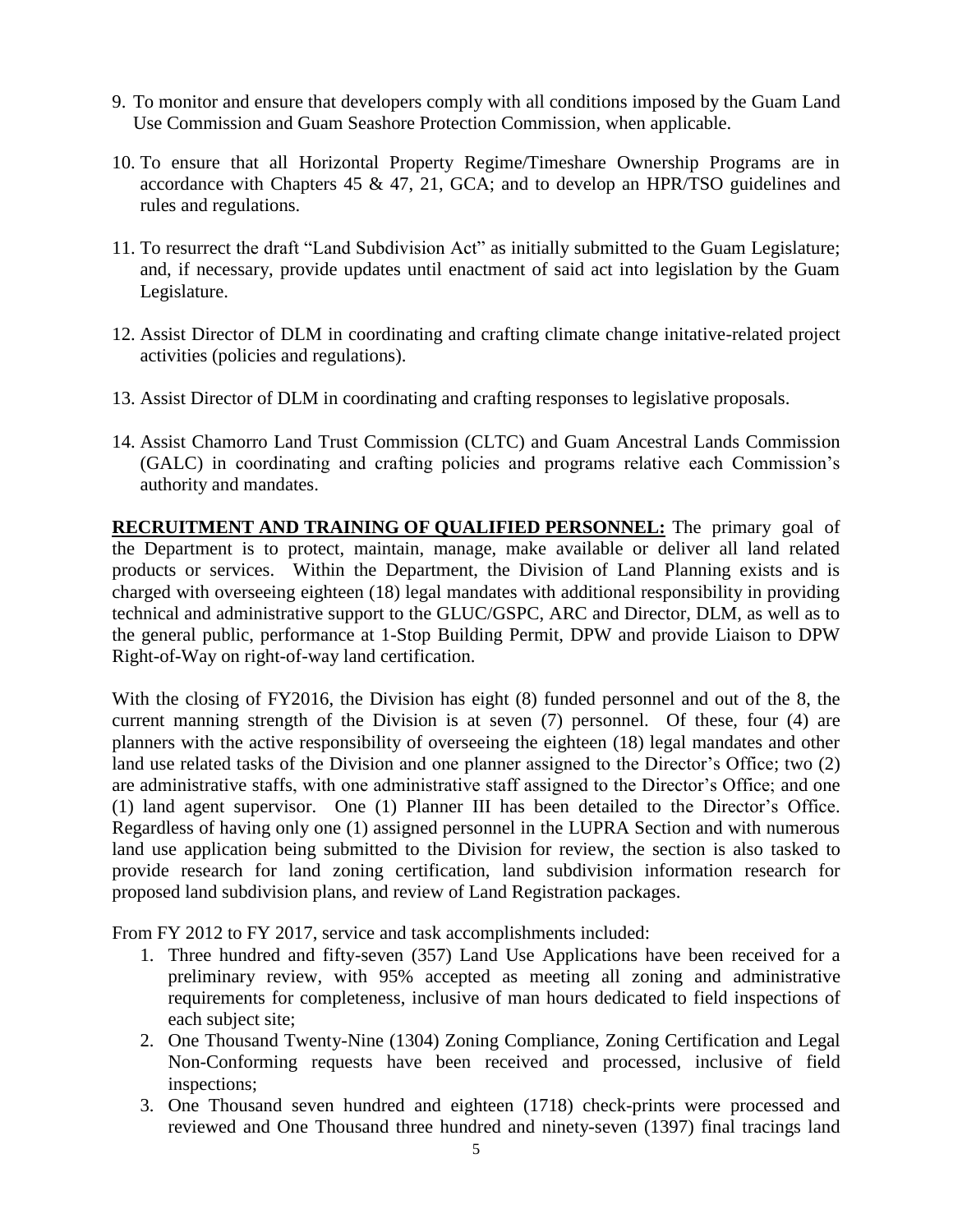survey maps (comprised of private and Government (DOE, CLTC, etc) surveys were process for final review and approval; processed

- 4. Nineteen Thousand Four Hundred Eighty (23376) building permits, clearing and grading permits, business licenses and other permits as applicable (Temporary Workers Housing both new and renewals, conditional use permits, wetland permits, Army Corps of Engineer (ACOE) permit application, etc.);
- 5. Researched seven thousand and five (7005) property owners within 500' radius for notification on land use public hearings with Four Thousand Eight Hundred Eight (4,808) certified letters issued/processed for the Eighty-Nine (89) scheduled public meetings conducted in the various municipalities;
- 6. Provided Customer Service to Twenty-Four Thousand Sixty-Four (28877) of the general public seeking consultation, requests for documents, map request, appointments, with Nineteen Thousand Four Hundred Eighty (23,376) clearances, permits and business licenses were processed.

An average of annual work output boost the delivery of services in the form of verbal and written technical assistance to the public, private industry, and various government entities at **eighteen thousand five hundred (18,500)** individual product items. And on an assumption of applying a cooperative team work environment, this output projection identifies work output per each fulltime employee actively engaged in daily Planning Division work at 3078 product items per personnel. This projection clearly reflect a hi-tempo short-deadline work environment.

At its peak and ideal manning strength in the mid 1990's, the Division was authorized and funded for twenty-four (24) positions and during that time, all positions were filled. From the mid 1990's to the preparation of this FY2016 Budget, the number of authorized positions remained the same with one less (23) and the number of filled position decreased by four (4) due to promotion, retirement and resignation. The following table shows the comparative % breakdown of the Division's manpower strength and operating percentages:

| <b>PLANNER POSITIONS</b> |                                    |                                             |                      |
|--------------------------|------------------------------------|---------------------------------------------|----------------------|
|                          | A                                  | в                                           | С                    |
| <b>YEAR</b>              | <b>ASSIGNED</b><br><b>STRENGTH</b> | <b>Actual Performing</b><br><b>STRENGTH</b> | % OPERATING<br>(B/A) |
| <b>Mid 1990</b>          | 15                                 | 15                                          | 100 %                |
| FY2007                   | 15                                 | 6                                           | 40 %                 |
| Details (2)              |                                    | 4<br>(see Note 1)                           | 26 %                 |
| <b>FY2008</b>            | 15                                 | 6                                           | 40 %                 |
| Details (2)              |                                    | 4<br>(see Note 1)                           | 26 %                 |
| <b>FY2009</b>            | 14                                 | 6                                           | 43 %                 |
| Details (2)              | 4<br>(see Note 1)                  | 28 %                                        |                      |
| FY2010                   | 15                                 | 6                                           | 40 %                 |
| Details (2)              | 4<br>(see Note 1)                  | <b>28 %</b>                                 |                      |
| FY2011                   | 15                                 | 6                                           | 40 %                 |
| Details (2)              | 4<br>(See Note 1)                  | 28 %                                        |                      |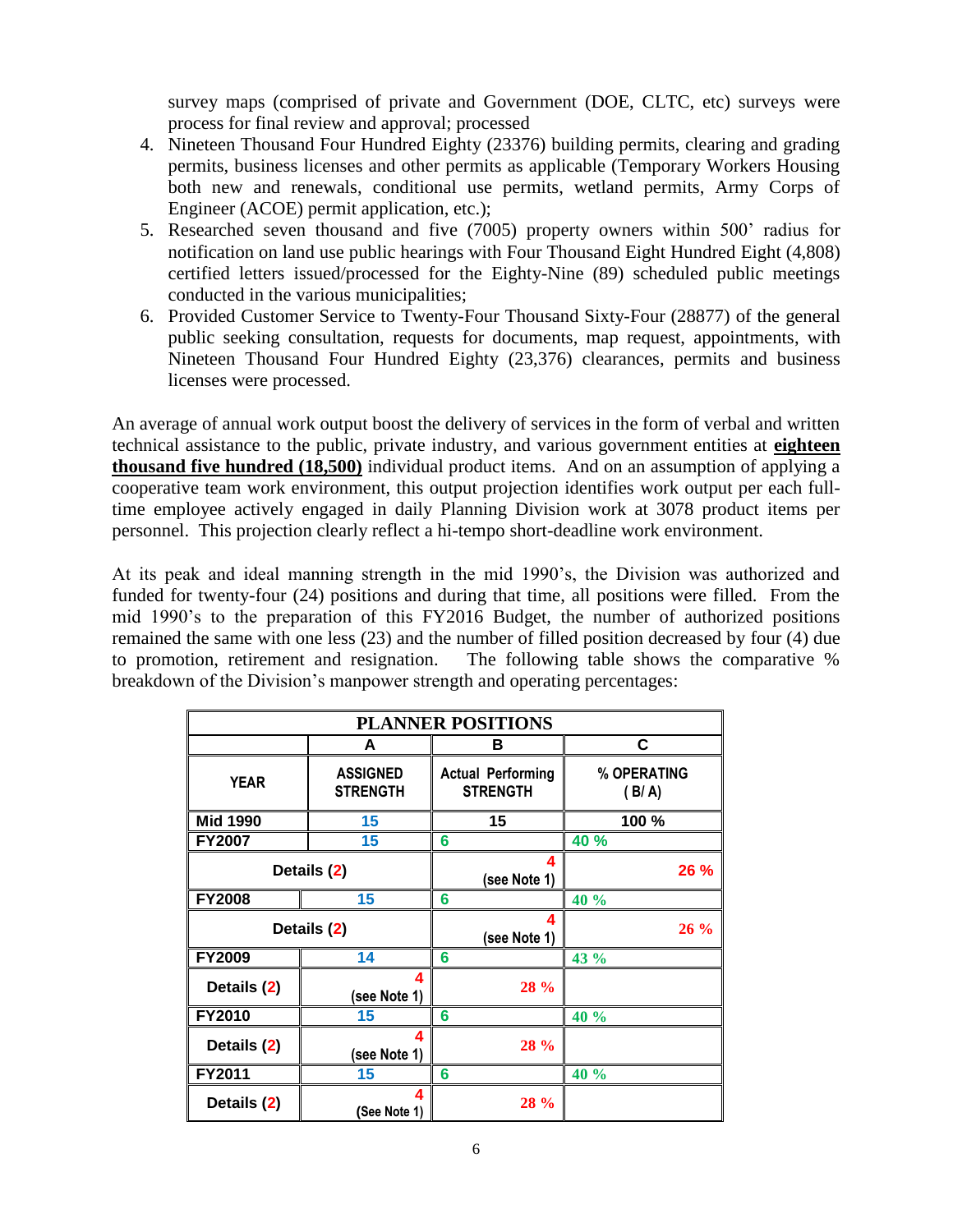| FY2012-2015 |              |        |  |
|-------------|--------------|--------|--|
| Details (1) | (See Note 1) | $29\%$ |  |

| <b>ADMINISTRATIVE POSITIONS</b> |                                    |                                             |                      |
|---------------------------------|------------------------------------|---------------------------------------------|----------------------|
|                                 | А                                  | в                                           | C                    |
| <b>YEAR</b>                     | <b>ASSIGNED</b><br><b>STRENGTH</b> | <b>Actual Performing</b><br><b>STRENGTH</b> | % OPERATING<br>(B/A) |
| <b>Mid 1990</b>                 | 5                                  | 5                                           | 100 %                |
| <b>FY2007</b>                   | 5                                  | $\overline{2}$                              | 40 %                 |
| FY2008-2011                     | 5                                  | 3                                           | 60%                  |
| Details (1)                     |                                    | 2<br>(see Note 2)                           | 40%                  |
| FY2012-2015                     | 5                                  | າ                                           | 40%                  |
|                                 |                                    | 2<br>(see Note 2)                           | 40 %                 |

| <b>LAND AGENT POSITIONS</b> |                                    |                                             |                    |
|-----------------------------|------------------------------------|---------------------------------------------|--------------------|
|                             | А                                  | в                                           | C                  |
| <b>YEAR</b>                 | <b>ASSIGNED</b><br><b>STRENGTH</b> | <b>Actual Performing</b><br><b>STRENGTH</b> | % OPERATING<br>B/A |
| <b>Mid 1990</b>             |                                    | 4                                           | 100%               |
| <b>FY2007</b>               |                                    |                                             | 25%                |
| <b>FY2008</b>               |                                    | 2                                           | 50%                |
| <b>FY2009</b>               |                                    | 2                                           | 50%                |
| FY 2010                     |                                    | (see Note 3)                                | $25\%$             |
| FY 2011-2013                |                                    | $\overline{2}$                              | 50 %               |
| FY 2015                     |                                    | (see Note 3a)                               | $25\%$             |

| <b>OVERALL PLANNING DIVISION STAFF</b> |                                    |                                             |                      |
|----------------------------------------|------------------------------------|---------------------------------------------|----------------------|
|                                        | А                                  | в                                           | C                    |
| <b>YEAR</b>                            | <b>ASSIGNED</b><br><b>STRENGTH</b> | <b>Actual Performing</b><br><b>STRENGTH</b> | % OPERATING<br>(B/A) |
| <b>Mid 1990</b>                        | 24                                 | 24                                          | 100%                 |
| <b>FY2007</b>                          | 24                                 | 9                                           | 37%                  |
|                                        | Details (2)                        | 7<br>(see Note 1)                           | 29%                  |
| <b>FY2008</b>                          | 24                                 | 10                                          | 41%                  |
| Details (2)                            |                                    | (see Note 1)                                | 29%                  |
| <b>FY2009</b>                          | 24                                 | 11                                          | 45%                  |
| Details (2)                            |                                    | 9<br>(see Notes 1 & 2)                      | 37%                  |
| <b>FY2010</b>                          | 24                                 | 11                                          | 45%                  |
| Details (3)                            |                                    | 8<br>(see Note 4)                           | <b>33%</b>           |
| FY2011                                 | 24                                 | 11                                          | 45%                  |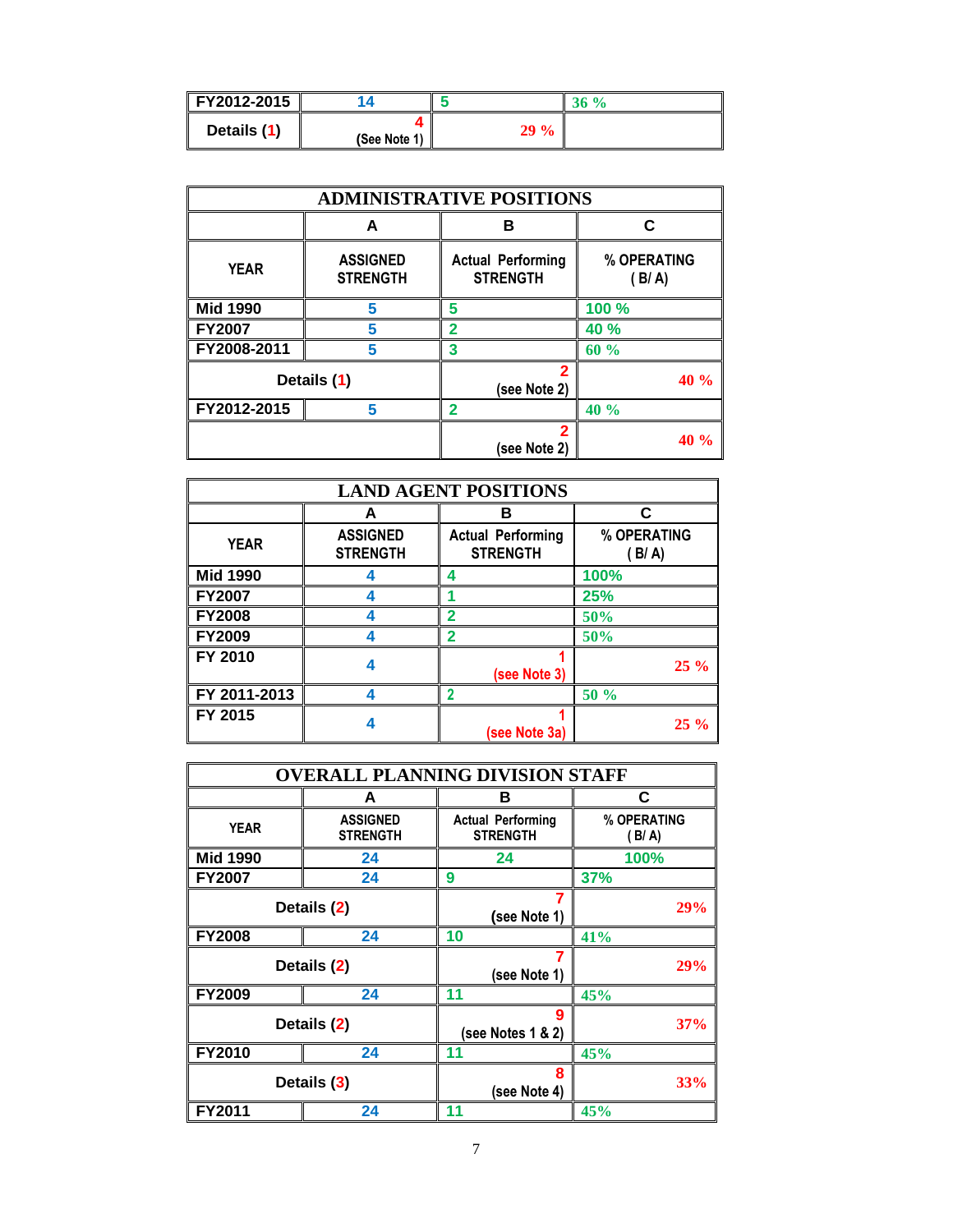| Details (3)   | (see Note 4) | 33%        |
|---------------|--------------|------------|
| FY 2013<br>23 |              | 35%        |
| Details (1)   | (see Note 5) | 30%        |
| FY 2015<br>23 |              | <b>39%</b> |
| Details (3)   | (see Note 5) | 26%        |

*Note 1 = (for FY's 2007 thru 2011) Indicates planners not performing duties: 1-planner IV is detailed to the Director's Office for special projects; and 1-planner IV detailed as DLM Liaison to DPW on R-O-Ws Certification*

*Note 2 = 1-Management Analyst IV is detailed to Director's Office*

*Note 3* = *Vacant position*

*Note 3a* = *Two Land Agents Position (Land Agent Supervisor and Land Agent 1) detailed to CLTC; and one CLTC Land Agent Supervisor detailed to Land Planning Division.*

*Note 4 =1-Planner IV on detail to DLM Director's Office; 1-Planner IV detailed to DPW;1-Management Analyst IV on detail to DLM Director's Office; and 1-Vacancy Position*

*Note 5 =1-Planner III Promotion to Chief Planner; 1-Planner IV Retired; 1-Planner III Detailed to Director's Office; 2-Planner III Promotion to Planner IV; 2-Land Agent Detailed to CLTC; 1-Land Agent CLTC Detailed to Planning Division*

Undoubtedly, the Division has a need to recruit key personnel to effectively and efficiently carry out its mandates. Realizing furtherance of these mandates is crucial not only meeting public service expectation of services but as well plays a vital role in sustaining social and economic growth of the island. Notwithstanding our concerns are further heightened by external force that may further impact our ability to support our mandates. As noted in various official comments regarding the anticipated military buildup, we foresee our current manpower reaching stress levels to meet its mandate of serving as a primary first tier reviewing and approving agent of all business licenses, contractor license clearance, clearing/grading permit applications, building and final occupancy permits, and various intraagency clearance procedures inclusive of federal clearance review such as Coastal Zone Management clearances through the Bureau of Statistics & Plans. Stresses will equally affect role as the sole repository of all land information with a potential strain on manpower, materials, and equipment, to include data information software as we anticipate an increase in recordation and information storage of land-related transactions, maps on subdivision surveys and land registration with related processes thereof ; and as such, the department has identified the following as minimally-staffed critical positions and ask that such positions be authorized and funded at best; or authorized and unfunded, at the least, with positions funded as funding becomes available. Required critical positions listed are as follows:

- Planner IV (934) Subdivision Supervisor, vacant since December 1999
- Planner IV (947) HPR Section
- Planner III (942) Zoning Section, vacant since 2014 (promotion Planner IV (941)
- Planner III (945) Zoning Section, vacant since 2014 (promotion Planner IV (937)
- ◆ Planner II (933) Code Development
- ◆ Planner II (948) Zoning Section, vacant since April 2001
- Planner II (949) Subdivision Section
- ◆ Planner II (1060) Seashore Section
- ◆ Planner I (939) Zoning Section, vacant since November 1997
- ◆ Administrative Sec II (943), vacant since 2006
- Clerk Typist III (944), vacant since 2006
- Customer Service Representative (950), vacant since 1995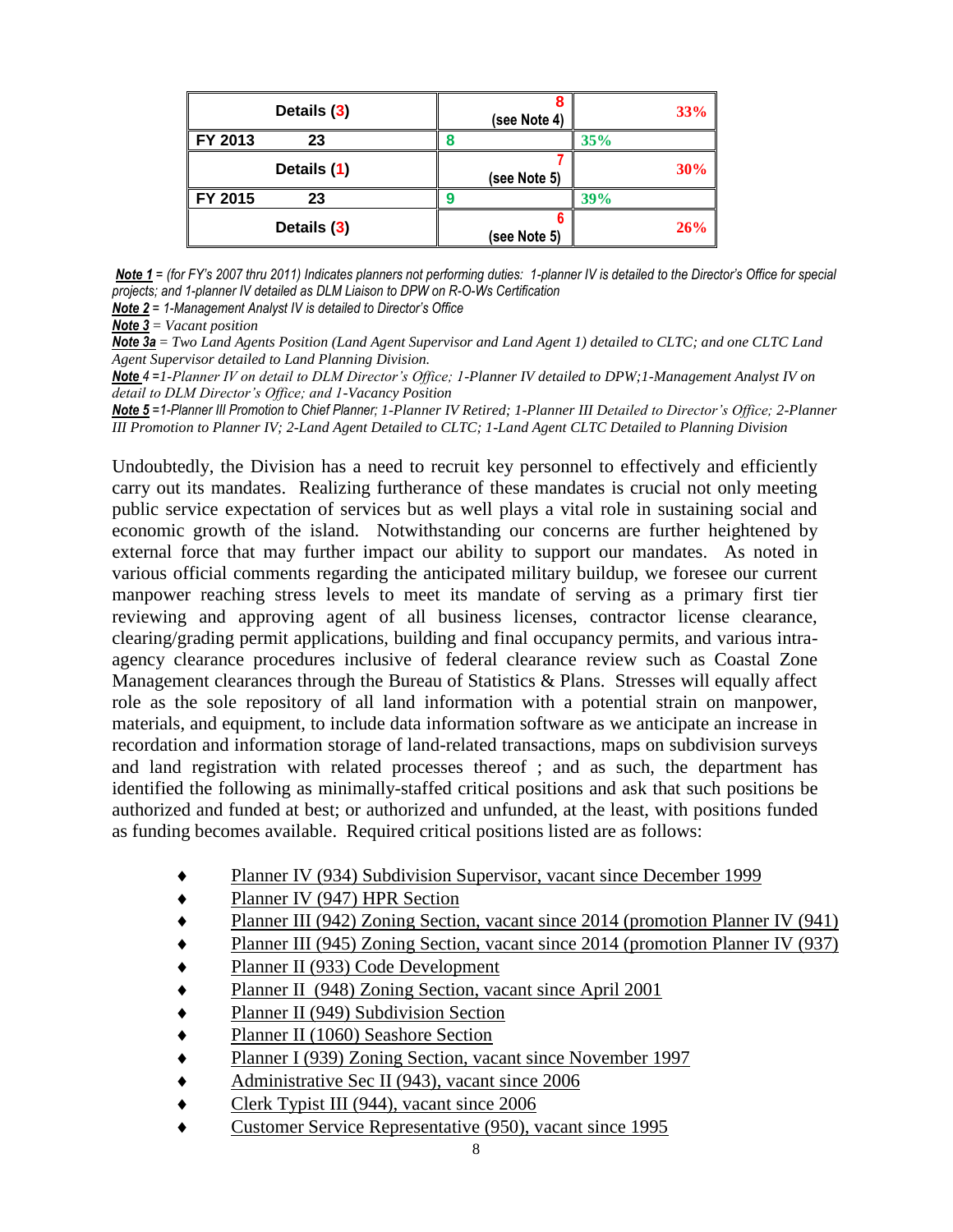- Land Agent II (1064) LURPA, since December 1998
- Land Agent III (1065) LUPRA, since December 1998

These fourteen (14) critical positions are for FY 2016 and are also restated in the Division's PBB Form. Positions bold and underlined are the critical priority positions requested.

## **AGENCY BUDGET PLAN:**

- 1. Administer the Zoning Law in coordination with the Building Official through the planning, permitting, & post-construction phases of land use development process.
- 2. Assist BSP in updating the Zoning Map and in the finalization of the Central and Northern Land Use Plan.
- 3. Provide for the orderly growth and harmonious development of the island through compliance with the Subdivision Law.
- 4. Develop and ensure approval of Site Development that includes a Landscaping Plan and Map Review Process rules and regulations complementing the Subdivision Law; and process maps efficiently and effectively according to Subdivision Law & Subdivision Rules & Regulations as well as the Map Processing Guidelines, per Public Law 28-126, Section (a) of DLM Map Processing Procedures.

LP Narrative – 8

- 5. Review and provide recommendation to proposed legislation on land use as part of the Legislative Review Committee; and when requested, provide statistical analysis on land use development to technical end-users for policy guidance.
- 6. Provide effective and efficient technical and administrative support to Commission the GLUC/GSPC and ARC; Ensure statutory requirements are met for all land use applications; provide a continuing education and professional development program for Commission members, such as yearly American Planning Association (APA) Conferences, and other land use seminars/symposiums.
- 7. Ensure compliance to Wetland Rules and Regulations and monitor activities on designated or un-surveyed wetlands areas of particular concern on flood hazard areas (APC); and GIS overlays of in these APCs, land use activities that are within or require compliance, especially, to the National Flood Insurance Program.
- 8. Research and verify the legal lot description and legal property owners within 500' radius of proposed development; prepare notifications; and serve such notification to landowners within the 500' radius boundary within the prescribed notification time period
- 9. Review proposed condominium documents for compliance to all applicable provisions of Chapter 45, the Horizontal Property Act; and maintain and monitor the Horizontal Property Regime to include Time-Share Ownership as specified in Chapter 47, 21 GCA.
- 10. Provide a method of cooperation among landowners in obtaining construction or reconstruction of public facilities; provide a method of financing such construction, reconstruction, maintenance, and operation; and cooperate and work with the Department of Public Works to facilitate improvement districts.